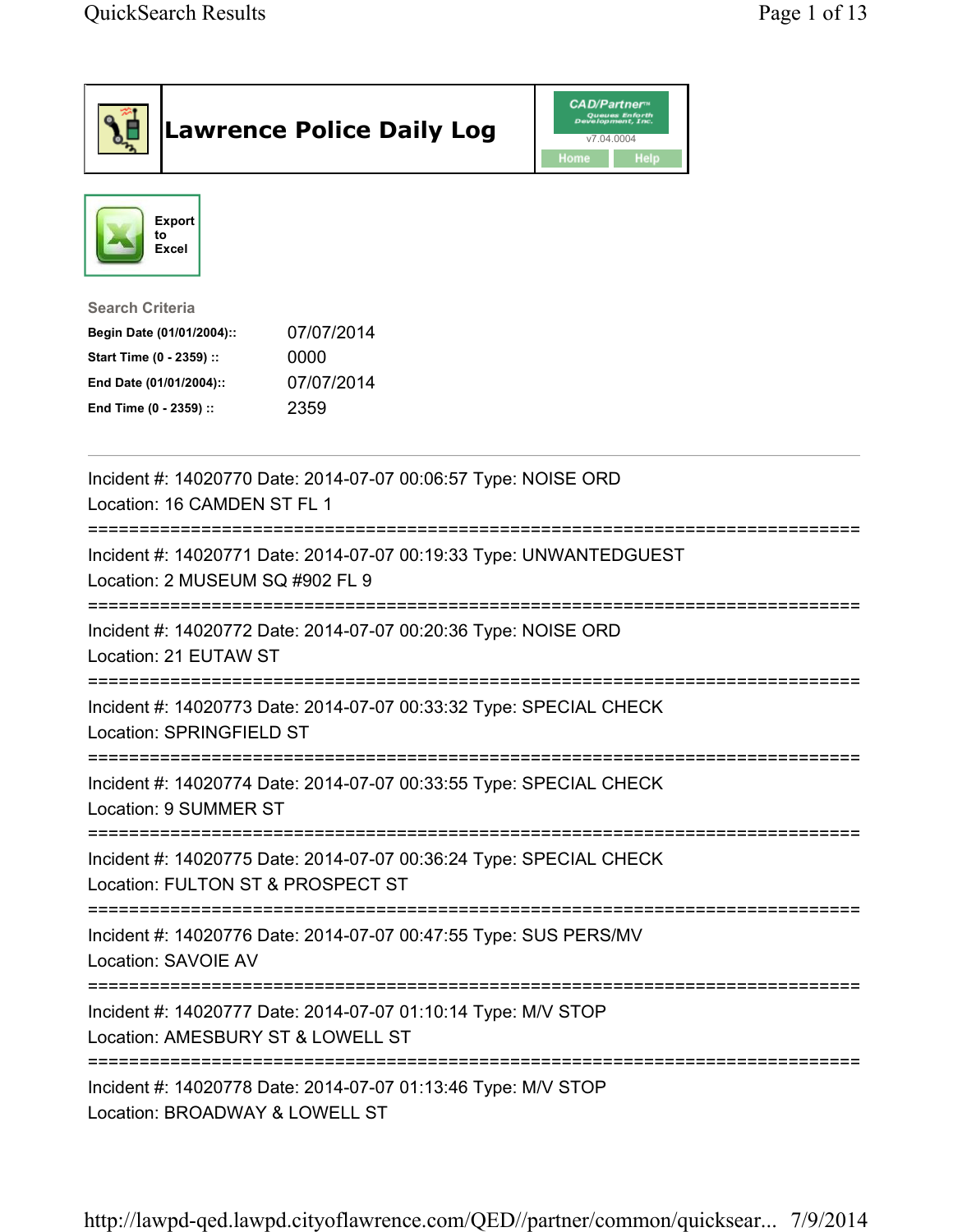=========================================================================== Incident #: 14020779 Date: 2014-07-07 01:19:40 Type: DOMESTIC/PROG Location: 22 CANTON ST FL 2 =========================================================================== Incident #: 14020780 Date: 2014-07-07 01:23:08 Type: SPECIAL CHECK Location: 19 SPRINGFIELD ST =========================================================================== Incident #: 14020781 Date: 2014-07-07 01:55:17 Type: M/V STOP Location: ACTON ST =========================================================================== Incident #: 14020782 Date: 2014-07-07 02:02:13 Type: SPECIAL CHECK Location: 29 WASHINGTON ST =========================================================================== Incident #: 14020783 Date: 2014-07-07 02:08:32 Type: SPECIAL CHECK Location: 29 SPRINGFIELD ST =========================================================================== Incident #: 14020784 Date: 2014-07-07 02:09:40 Type: FIRE Location: 176 OSGOOD ST =========================================================================== Incident #: 14020785 Date: 2014-07-07 02:25:30 Type: ALARMS Location: 29 OLIVE AV =========================================================================== Incident #: 14020786 Date: 2014-07-07 02:30:27 Type: M/V STOP Location: MYRTLE ST & WILLOW ST =========================================================================== Incident #: 14020787 Date: 2014-07-07 02:42:30 Type: ALARMS Location: EL CESAR RESTURANT / 99 ESSEX ST =========================================================================== Incident #: 14020788 Date: 2014-07-07 02:58:40 Type: FIGHT Location: DAISY ST & HOLLY ST =========================================================================== Incident #: 14020789 Date: 2014-07-07 03:03:26 Type: SPECIAL CHECK Location: 19 WASHINGTON ST =========================================================================== Incident #: 14020790 Date: 2014-07-07 03:09:37 Type: B&E/MV/PAST Location: 42 ROWE ST =========================================================================== Incident #: 14020791 Date: 2014-07-07 03:10:07 Type: SPECIAL CHECK Location: 19 SPRINGFIELD ST =========================================================================== Incident #: 14020792 Date: 2014-07-07 03:23:23 Type: FIRE Location: 16 WELLS ST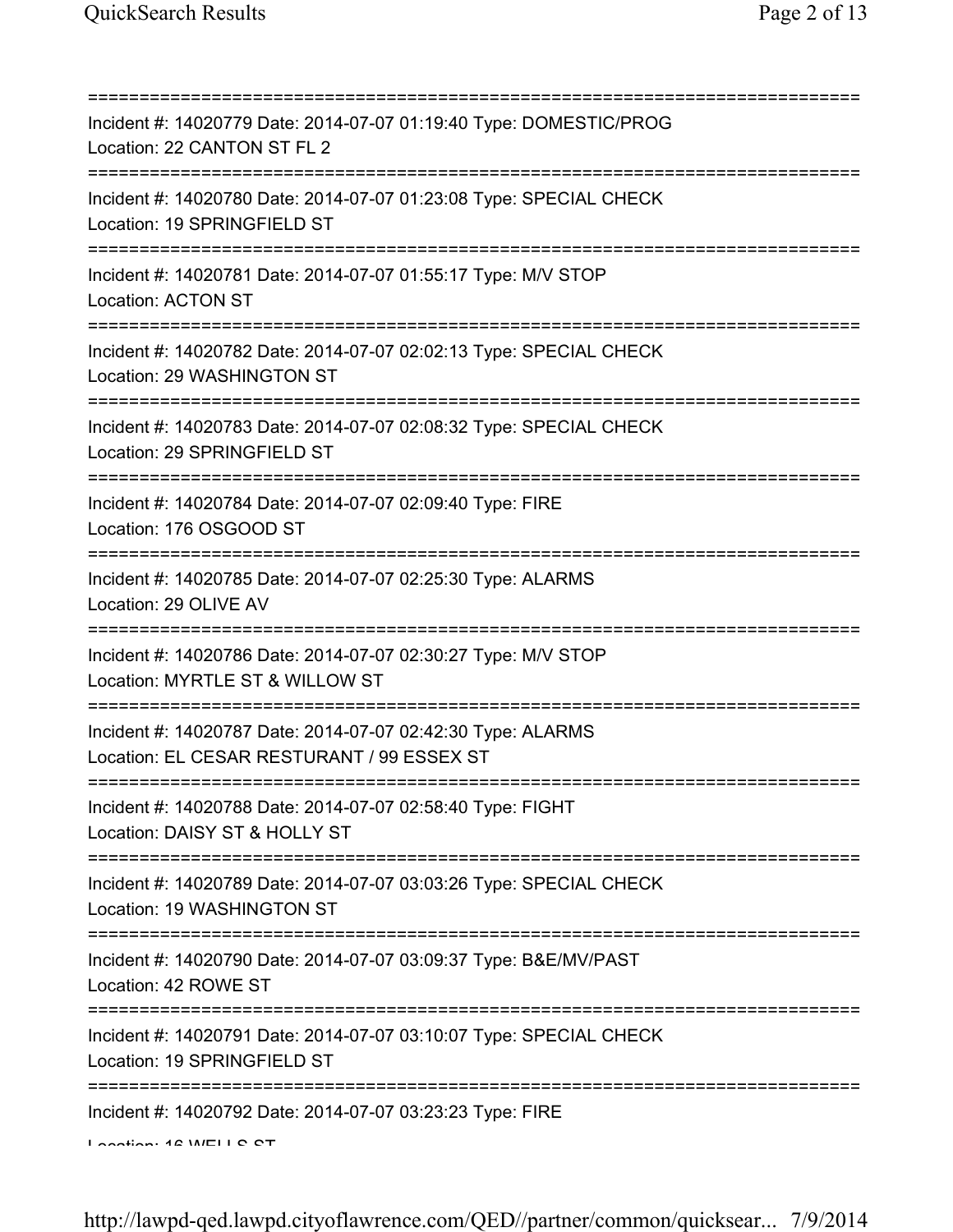| Incident #: 14020793 Date: 2014-07-07 03:23:53 Type: FIRE<br>Location: 16 WELLS ST                   |
|------------------------------------------------------------------------------------------------------|
| Incident #: 14020794 Date: 2014-07-07 03:53:17 Type: INVEST CONT<br>Location: 15 BUTLER ST           |
| Incident #: 14020795 Date: 2014-07-07 03:59:32 Type: SPECIAL CHECK<br>Location: 19 SPRINGFIELD ST    |
| Incident #: 14020796 Date: 2014-07-07 04:24:46 Type: DISTURBANCE<br>Location: FARNHAM ST & FOSTER ST |
| Incident #: 14020797 Date: 2014-07-07 04:48:41 Type: ASSIST FIRE<br>Location: HAMPSHIRE ST & PARK ST |
| Incident #: 14020798 Date: 2014-07-07 05:16:31 Type: CK WELL BEING<br>Location: 45 BROADWAY          |
| Incident #: 14020799 Date: 2014-07-07 05:50:38 Type: DOMESTIC/PROG<br>Location: 22 B CANTON ST       |
| Incident #: 14020800 Date: 2014-07-07 06:00:13 Type: MAL DAMAGE<br>Location: 60 BERNARD AVE          |
| Incident #: 14020801 Date: 2014-07-07 06:07:30 Type: ASSSIT AMBULANC<br>Location: 99 WILLOW ST FL 2  |
| Incident #: 14020802 Date: 2014-07-07 06:22:17 Type: CK WELL BEING<br>Location: 28 EUTAW ST FL 2     |
| Incident #: 14020803 Date: 2014-07-07 06:41:02 Type: SUICIDE ATTEMPT<br>Location: 86 AVON ST         |
| Incident #: 14020804 Date: 2014-07-07 07:05:24 Type: DISTURBANCE<br>Location: 141 SYLVESTER ST       |
| Incident #: 14020805 Date: 2014-07-07 07:11:38 Type: SUS PERS/MV<br>Location: 37 BRUCE ST            |
| Incident #: 14020806 Date: 2014-07-07 07:19:22 Type: ALARMS                                          |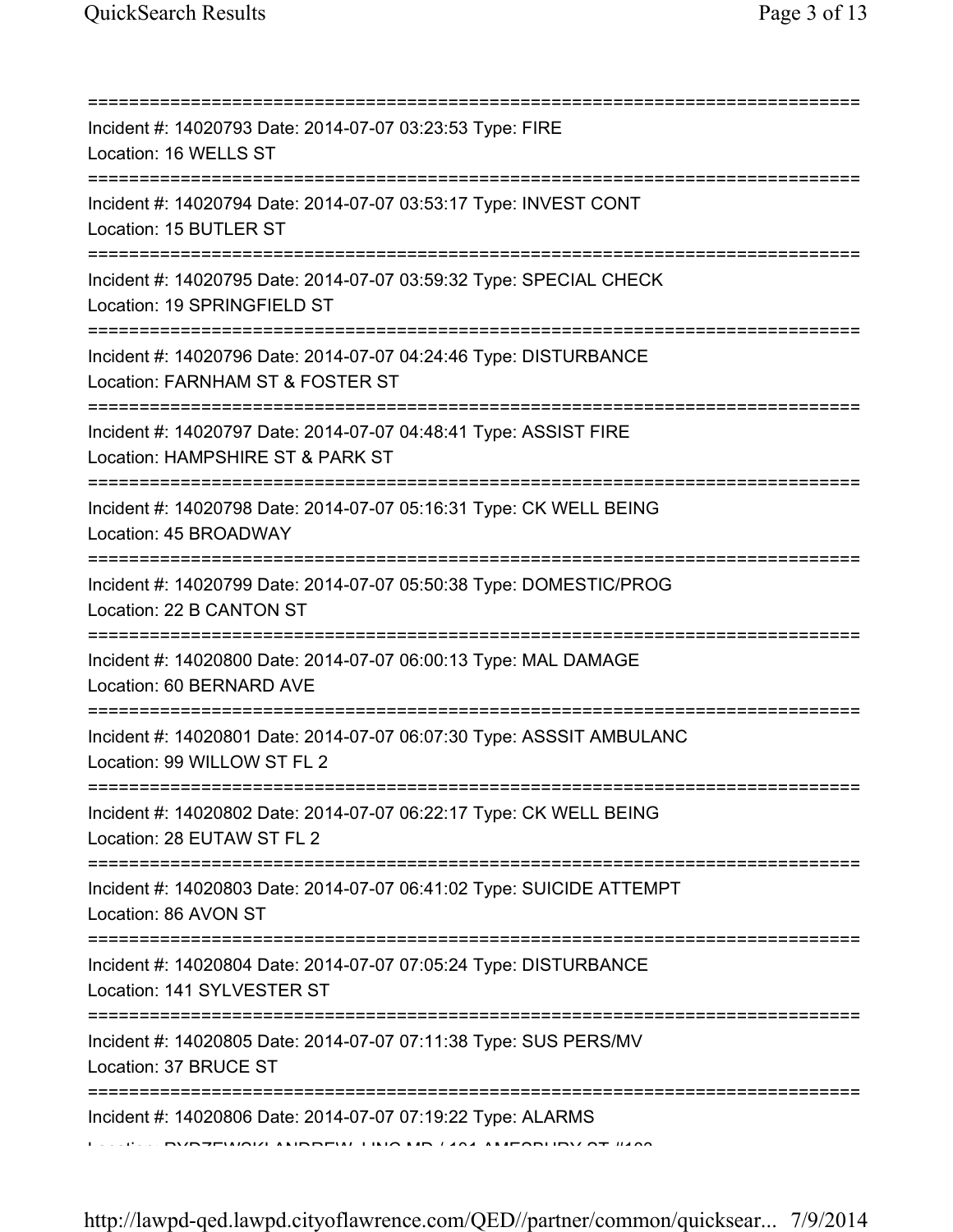=========================================================================== Incident #: 14020807 Date: 2014-07-07 07:26:57 Type: MAL DAMAGE Location: 56 BROOKFIELD ST =========================================================================== Incident #: 14020808 Date: 2014-07-07 07:41:33 Type: STOL/MV/PAS Location: 77 GREENWOOD ST =========================================================================== Incident #: 14020809 Date: 2014-07-07 07:43:23 Type: PARK & WALK Location: BRADFORD ST & BROADWAY =========================================================================== Incident #: 14020811 Date: 2014-07-07 07:57:13 Type: STOL/MV/PAS Location: 96 BENNINGTON ST =========================================================================== Incident #: 14020810 Date: 2014-07-07 07:58:37 Type: TOW OF M/V Location: 18 FULTON ST =========================================================================== Incident #: 14020812 Date: 2014-07-07 08:16:41 Type: LOCKOUT Location: 23 BAILEY ST =========================================================================== Incident #: 14020813 Date: 2014-07-07 08:36:19 Type: SUS PERS/MV Location: AVON ST =========================================================================== Incident #: 14020814 Date: 2014-07-07 08:42:49 Type: AUTO ACC/NO PI Location: ABBOTT ST & S UNION ST =========================================================================== Incident #: 14020815 Date: 2014-07-07 08:56:12 Type: MAL DAMAGE Location: 58 BROOKFIELD ST =========================================================================== Incident #: 14020816 Date: 2014-07-07 09:10:36 Type: ALARM/BURG Location: NATHANSON, ATTORNEY / 375 COMMON ST =========================================================================== Incident #: 14020817 Date: 2014-07-07 09:13:32 Type: A&B PAST Location: 18 FRANKLIN ST #805 =========================================================================== Incident #: 14020818 Date: 2014-07-07 09:22:26 Type: 209A/SERVE Location: 30 SARATOGA ST #2 =========================================================================== Incident #: 14020819 Date: 2014-07-07 09:22:28 Type: ALARM/BURG Location: OUELETT RESD / 57 NESMITH ST =========================================================================== Incident #: 14020820 Date: 2014-07-07 09:47:58 Type: SPECIAL CHECK Location: 205 BROADWAY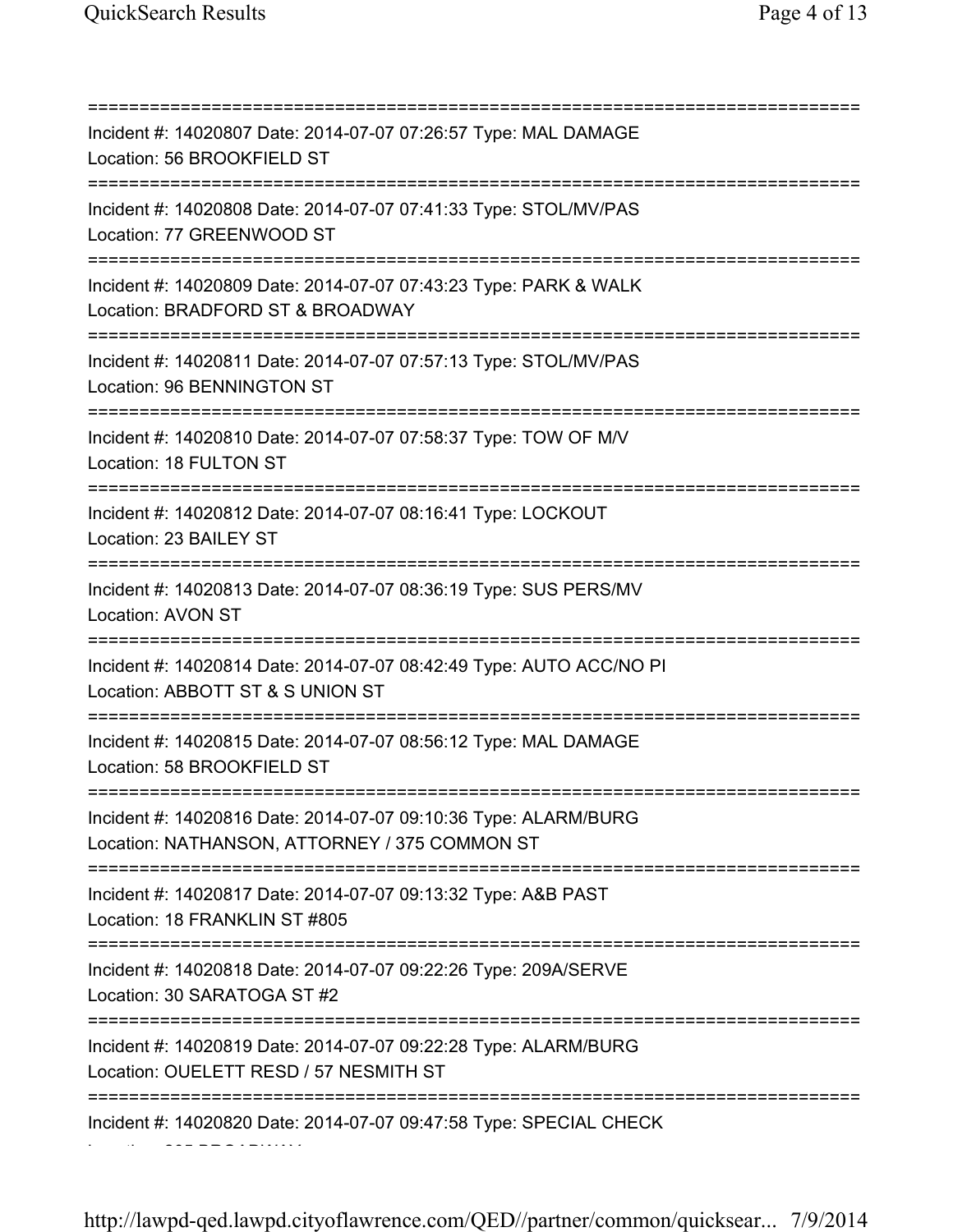=========================================================================== Incident #: 14020821 Date: 2014-07-07 09:56:04 Type: ALARM/BURG Location: BERKELEY CLUB / 41 PLEASANT ST =========================================================================== Incident #: 14020822 Date: 2014-07-07 09:58:43 Type: TOW OF M/V Location: 9 CUSTER ST =========================================================================== Incident #: 14020823 Date: 2014-07-07 10:04:51 Type: INVEST CONT Location: 92 BROADWAY =========================================================================== Incident #: 14020824 Date: 2014-07-07 10:15:55 Type: TOW OF M/V Location: 324 HIGH ST =========================================================================== Incident #: 14020825 Date: 2014-07-07 10:25:48 Type: ALARM/HOLD Location: KATHERINE HAIR CENTER / 467 BROADWAY #UNIT 4 =========================================================================== Incident #: 14020826 Date: 2014-07-07 10:38:37 Type: 209A/SERVE Location: 262 JACKSON ST =========================================================================== Incident #: 14020827 Date: 2014-07-07 10:39:44 Type: 209A/SERVE Location: 12 SUMMIT AV =========================================================================== Incident #: 14020828 Date: 2014-07-07 10:50:27 Type: 209A/SERVE Location: 81 HAVERHILL ST =========================================================================== Incident #: 14020829 Date: 2014-07-07 10:52:37 Type: B&E FOLLOW UP Location: 580 S.UNION =========================================================================== Incident #: 14020830 Date: 2014-07-07 10:54:05 Type: RECOV/STOL/MV Location: 65 OAK ST =========================================================================== Incident #: 14020831 Date: 2014-07-07 11:02:29 Type: TOW OF M/V Location: 146 HOWARD ST =========================================================================== Incident #: 14020832 Date: 2014-07-07 11:02:54 Type: TOW OF M/V Location: FERRY ST & SAXONIA AV =========================================================================== Incident #: 14020833 Date: 2014-07-07 11:07:24 Type: TOW OF M/V Location: 555 SOUTH UNION =========================================================================== Incident #: 14020834 Date: 2014-07-07 11:07:59 Type: MV/BLOCKING

http://lawpd-qed.lawpd.cityoflawrence.com/QED//partner/common/quicksear... 7/9/2014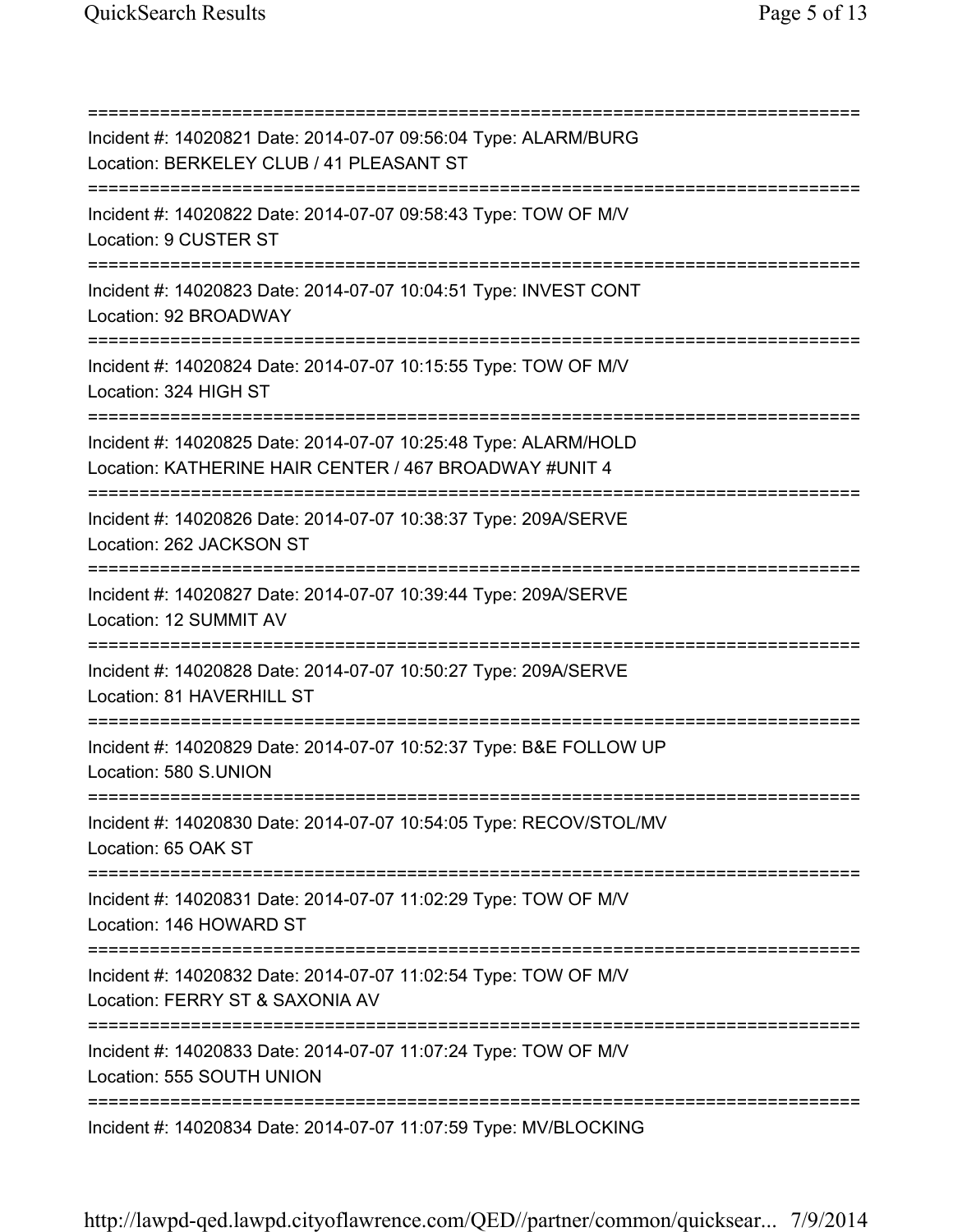=========================================================================== Incident #: 14020837 Date: 2014-07-07 11:14:57 Type: TOW OF M/V Location: 12 GROVE ST =========================================================================== Incident #: 14020835 Date: 2014-07-07 11:19:55 Type: B&E FOLLOW UP Location: 77 BAILEY ST FL 1ST =========================================================================== Incident #: 14020836 Date: 2014-07-07 11:24:11 Type: SHOPLIFTING Location: MARSHALLS / 73 WINTHROP AV =========================================================================== Incident #: 14020838 Date: 2014-07-07 11:38:27 Type: TOW OF M/V Location: 47 TREMONT ST =========================================================================== Incident #: 14020839 Date: 2014-07-07 11:41:51 Type: NOISE ORD Location: SEVEN ELEVEN / 99 HAMPSHIRE ST =========================================================================== Incident #: 14020840 Date: 2014-07-07 12:00:06 Type: TOW OF M/V Location: 369 HAVERHILL ST =========================================================================== Incident #: 14020841 Date: 2014-07-07 12:08:52 Type: WIRE DOWN Location: JACKSON LUMBER CO. / 215 MARKET ST =========================================================================== Incident #: 14020842 Date: 2014-07-07 12:14:22 Type: 209A/SERVE Location: 32 BORDER ST =========================================================================== Incident #: 14020844 Date: 2014-07-07 12:16:58 Type: CK WELL BEING Location: 4 BAILEY ST #APTD =========================================================================== Incident #: 14020843 Date: 2014-07-07 12:17:25 Type: SHOPLIFTING Location: 582 ESSEX ST =========================================================================== Incident #: 14020845 Date: 2014-07-07 12:18:46 Type: ALARM/BURG Location: TELLOS / 696 ESSEX ST =========================================================================== Incident #: 14020846 Date: 2014-07-07 12:26:02 Type: TOW OF M/V Location: 379 HAVERHILL ST =========================================================================== Incident #: 14020847 Date: 2014-07-07 12:27:52 Type: LOST PROPERTY Location: 21 PEARL ST FL 1 =========================================================================== Incident #: 14020848 Date: 2014-07-07 12:34:00 Type: TRESPASSING

http://lawpd-qed.lawpd.cityoflawrence.com/QED//partner/common/quicksear... 7/9/2014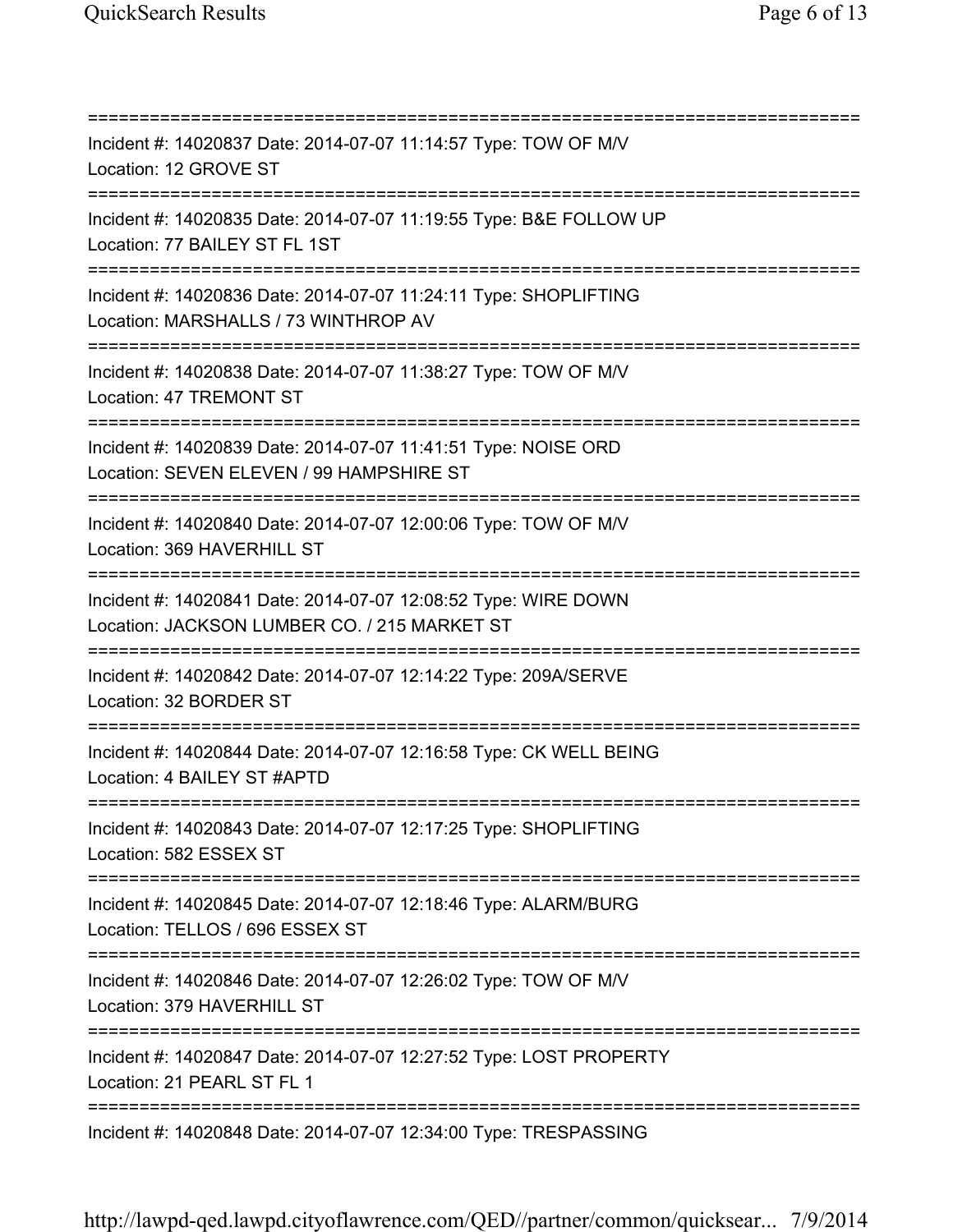| Location: 85 NEWBURY ST                                                                                              |
|----------------------------------------------------------------------------------------------------------------------|
| Incident #: 14020849 Date: 2014-07-07 12:39:28 Type: AUTO ACC/UNK PI<br>Location: HAVERHILL ST & UNION               |
| Incident #: 14020850 Date: 2014-07-07 12:46:17 Type: AUTO ACC/NO PI<br>Location: MT VERNON ST & S BROADWAY           |
| Incident #: 14020851 Date: 2014-07-07 12:48:20 Type: TOW OF M/V<br>Location: COMMON & LAWRENCE<br>------------------ |
| Incident #: 14020852 Date: 2014-07-07 12:52:52 Type: ANIMAL COMPL<br>Location: 116 MARSTON ST                        |
| Incident #: 14020853 Date: 2014-07-07 12:53:23 Type: BUILDING CHK<br>Location: 58 CROSBY ST                          |
| Incident #: 14020854 Date: 2014-07-07 13:02:42 Type: MEDIC SUPPORT<br>Location: 7 MEADOW ST FL 1ST                   |
| Incident #: 14020855 Date: 2014-07-07 13:03:20 Type: M/V STOP<br>Location: HANCOCK ST & MELROSE TER                  |
| Incident #: 14020856 Date: 2014-07-07 13:13:48 Type: DRUG VIO<br>Location: 136 WATER ST                              |
| Incident #: 14020857 Date: 2014-07-07 13:16:19 Type: SPECIAL CHECK<br>Location: 19-21 SPRINGFIELD ST                 |
| Incident #: 14020859 Date: 2014-07-07 13:25:28 Type: DISTURBANCE<br>Location: SUNNY SIDE DINER / 639 BROADWAY        |
| Incident #: 14020858 Date: 2014-07-07 13:26:00 Type: B&E FOLLOW UP<br>Location: 570 S. UNION                         |
| Incident #: 14020860 Date: 2014-07-07 13:33:03 Type: MAL DAMAGE<br>Location: 216 BRUCE ST                            |
| Incident #: 14020861 Date: 2014-07-07 13:41:08 Type: B&E FOLLOW UP<br>Location: 198 BRUCE ST                         |
| <u>Indident #: 4 4000000 Data: 0044 07 07 49:49:49 Tune: DOMECTIO/DDOO</u>                                           |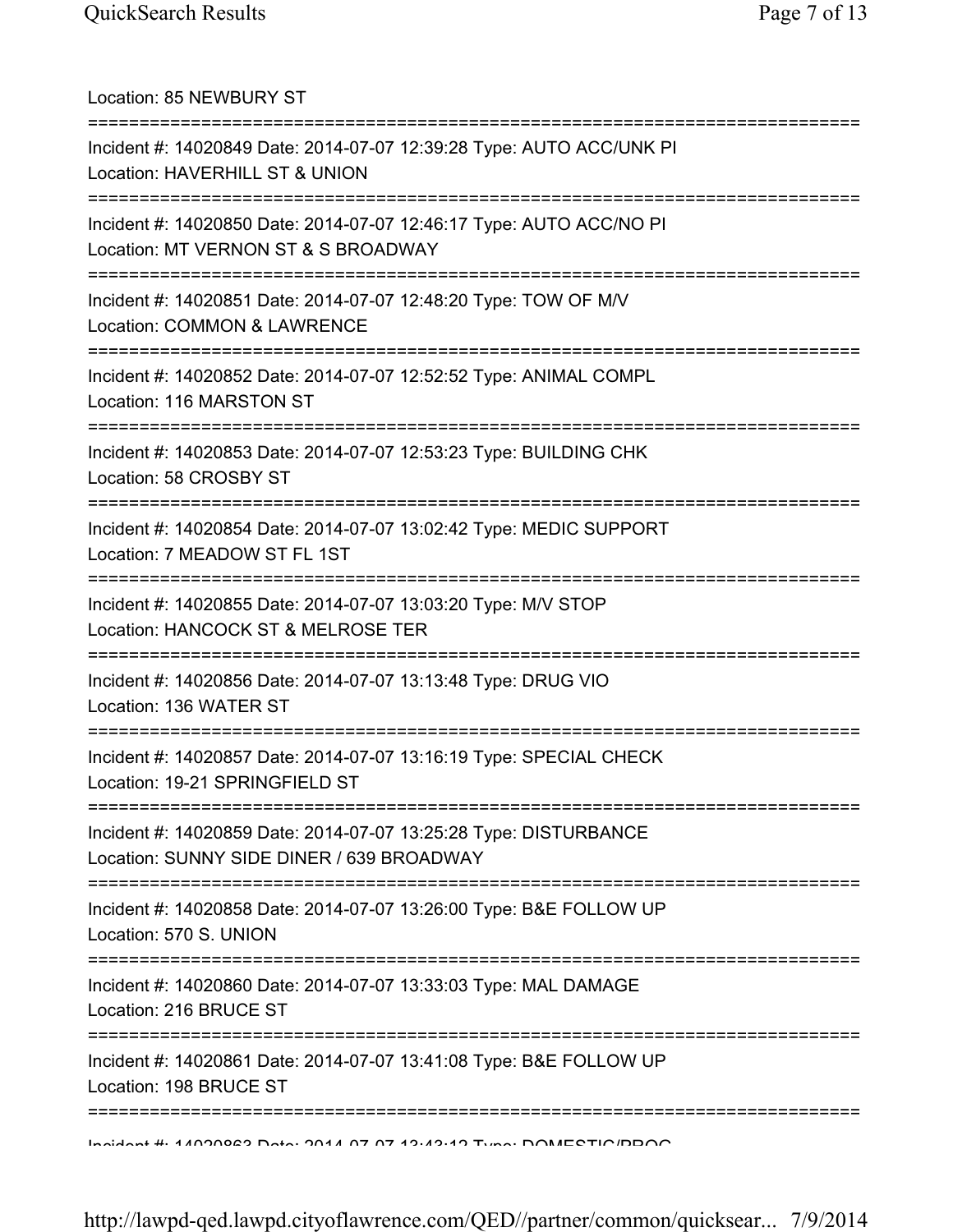| Location: 78 CLIFTON ST FL 1STFL                                                                                                      |
|---------------------------------------------------------------------------------------------------------------------------------------|
| Incident #: 14020862 Date: 2014-07-07 13:43:26 Type: B&E FOLLOW UP<br>Location: 354 WATER ST<br>===================================== |
| Incident #: 14020864 Date: 2014-07-07 13:45:29 Type: WARRANT SERVE<br>Location: 25 CAMBRIDGE ST                                       |
| Incident #: 14020865 Date: 2014-07-07 13:57:54 Type: SPECIAL CHECK<br>Location: 29-31 WASHINGTON ST                                   |
| Incident #: 14020866 Date: 2014-07-07 14:04:02 Type: SPECIAL CHECK<br>Location: 29-31 WASHINGTON ST                                   |
| ===============<br>=============<br>Incident #: 14020867 Date: 2014-07-07 14:13:29 Type: INVESTIGATION<br>Location: 25 ESSEX ST       |
| Incident #: 14020868 Date: 2014-07-07 14:16:47 Type: RECOV/STOL/MV<br>Location: 7 ABBOTT ST                                           |
| Incident #: 14020869 Date: 2014-07-07 14:19:24 Type: 209A/SERVE<br>Location: 94 SULLIVAN AV<br>;====================================  |
| Incident #: 14020870 Date: 2014-07-07 14:21:12 Type: AMBULANCE ASSSI<br>Location: ST VINCENTS / 555 COMMON ST                         |
| Incident #: 14020871 Date: 2014-07-07 14:23:42 Type: ANIMAL COMPL<br>Location: 31 SARGENT ST                                          |
| Incident #: 14020873 Date: 2014-07-07 14:26:05 Type: GENERAL SERV<br>Location: JACKSON ST & KENDRICK ST                               |
| :===============<br>Incident #: 14020872 Date: 2014-07-07 14:26:13 Type: 209A/SERVE<br>Location: 100 SHEPARD ST                       |
| Incident #: 14020874 Date: 2014-07-07 14:27:51 Type: AUTO ACC/NO PI<br>Location: BROADWAY & HAVERHILL ST                              |
| Incident #: 14020875 Date: 2014-07-07 14:30:40 Type: FIGHT<br>Location: 10 GRAFTON ST FL 3RDFL                                        |
|                                                                                                                                       |

 $I_{\text{eff}}$  is the 4.4000070 Date: 004.4.07.07.4.4.00 FO Texter: TOW OF MALE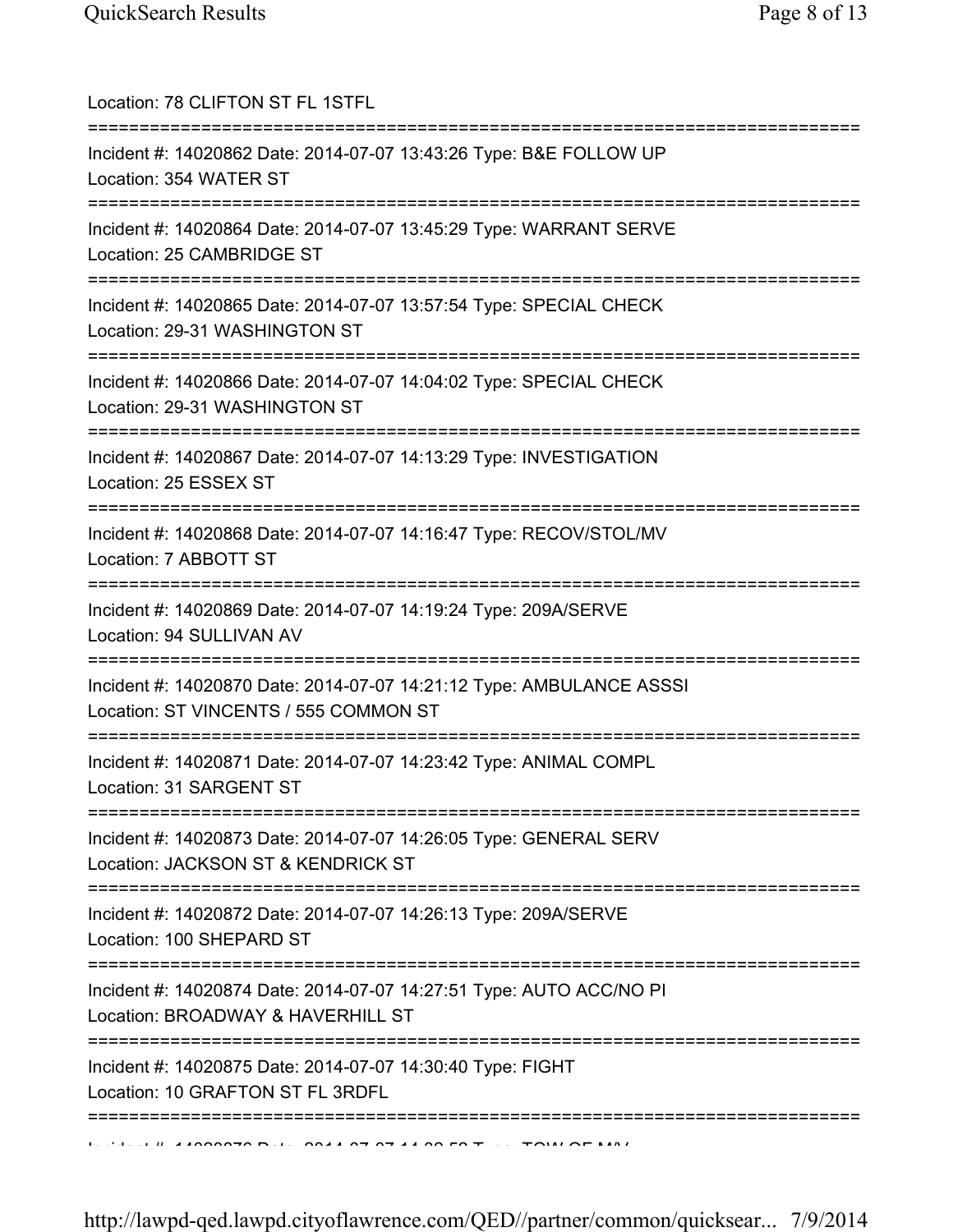| Location: 327 S.BROADWAY<br>====================================                                                                               |
|------------------------------------------------------------------------------------------------------------------------------------------------|
| Incident #: 14020877 Date: 2014-07-07 14:46:54 Type: BUILDING CHK<br>Location: 109 ARLINGTON ST                                                |
| Incident #: 14020878 Date: 2014-07-07 14:51:41 Type: SPECIAL CHECK<br>Location: 19-21 SPRINGFIELD ST<br>====================================== |
| Incident #: 14020879 Date: 2014-07-07 15:00:51 Type: M/V STOP<br>Location: ESSEX ST & MARGIN ST                                                |
| Incident #: 14020880 Date: 2014-07-07 15:02:49 Type: DRUG VIO<br>Location: BEDFORD ST & OXFORD ST                                              |
| ======================<br>===============<br>Incident #: 14020881 Date: 2014-07-07 15:08:45 Type: M/V STOP<br>Location: 30 WINTHROP AV         |
| Incident #: 14020882 Date: 2014-07-07 15:15:51 Type: M/V STOP<br>Location: BROADWAY & LOWELL ST                                                |
| Incident #: 14020883 Date: 2014-07-07 15:16:37 Type: SPECIAL CHECK<br>Location: 29-31 WASHINGTON ST                                            |
| ===========<br>Incident #: 14020884 Date: 2014-07-07 15:22:37 Type: MAL DAMAGE<br>Location: 63 SALEM ST                                        |
| Incident #: 14020885 Date: 2014-07-07 15:27:31 Type: M/V STOP<br>Location: 30 WINTHROP AV                                                      |
| Incident #: 14020886 Date: 2014-07-07 15:33:18 Type: THREATS<br>Location: HIGGINS STATE POOL / 180 CRAWFORD ST                                 |
| Incident #: 14020887 Date: 2014-07-07 15:41:44 Type: INVESTIGATION<br>Location: 105 JACKSON ST                                                 |
| =============<br>Incident #: 14020888 Date: 2014-07-07 15:43:36 Type: UNWANTEDGUEST<br>Location: TACO GUAPO / 205 BROADWAY                     |
| Incident #: 14020889 Date: 2014-07-07 15:49:48 Type: M/V STOP<br>Location: 23 CROSS ST                                                         |
| ====================                                                                                                                           |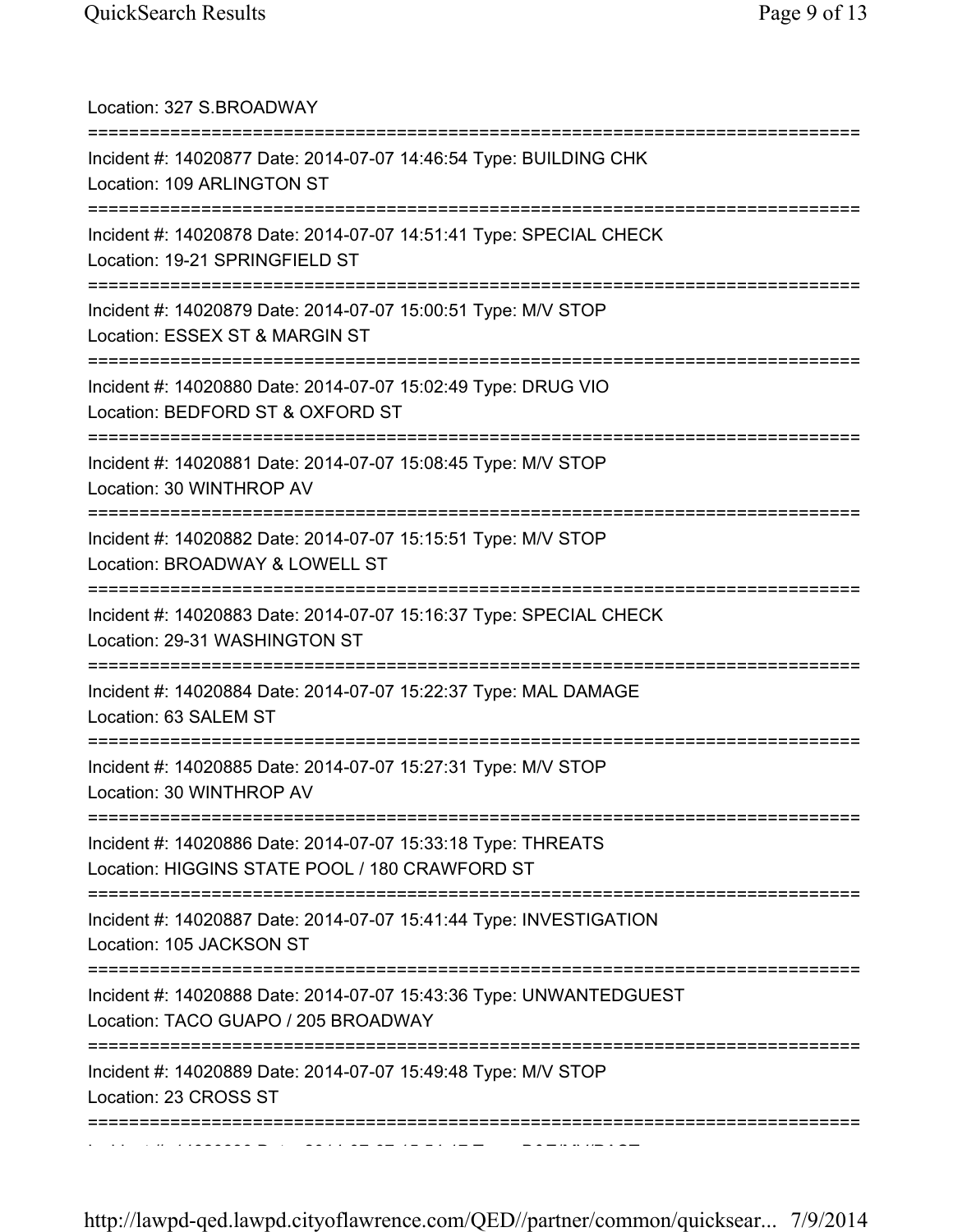Location: 1 CAULKINS CT ===========================================================================

Incident #: 14020891 Date: 2014-07-07 16:10:09 Type: LARCENY/PROG Location: ALTERNATIVES MULTISERVICES / 205 BROADWAY =========================================================================== Incident #: 14020892 Date: 2014-07-07 16:24:13 Type: SUS PERS/MV Location: 375 HAVERHILL ST =========================================================================== Incident #: 14020894 Date: 2014-07-07 16:36:08 Type: THREATS Location: 99 ALLSTON ST =========================================================================== Incident #: 14020893 Date: 2014-07-07 16:37:14 Type: SPECIAL CHECK Location: 19-21 SPRINGFIELD ST =========================================================================== Incident #: 14020896 Date: 2014-07-07 17:07:26 Type: SUS PERS/MV Location: 40 CEDAR ST =========================================================================== Incident #: 14020895 Date: 2014-07-07 17:08:00 Type: SUS PERS/MV Location: 234 HAMPSHIRE ST =========================================================================== Incident #: 14020897 Date: 2014-07-07 17:27:03 Type: CK WELL BEING Location: 31 JACKSON ST =========================================================================== Incident #: 14020898 Date: 2014-07-07 17:35:51 Type: EXTRA SURVEIL Location: 30 WASHINGTON ST =========================================================================== Incident #: 14020899 Date: 2014-07-07 17:42:05 Type: EXTRA SURVEIL Location: 21 SPRINGFIELD ST =========================================================================== Incident #: 14020900 Date: 2014-07-07 17:43:47 Type: CK WELL BEING Location: COLONY FOODS, INC / 439 HAVERHILL ST =========================================================================== Incident #: 14020901 Date: 2014-07-07 17:45:52 Type: AUTO ACC/NO PI Location: AMESBURY ST & CANAL ST =========================================================================== Incident #: 14020902 Date: 2014-07-07 17:51:48 Type: SPECIAL CHECK Location: WEST ST & WILLOUGHBY ST =========================================================================== Incident #: 14020903 Date: 2014-07-07 17:57:29 Type: TRESPASSING Location: 85 NEWBURY ST ===========================================================================

http://lawpd-qed.lawpd.cityoflawrence.com/QED//partner/common/quicksear... 7/9/2014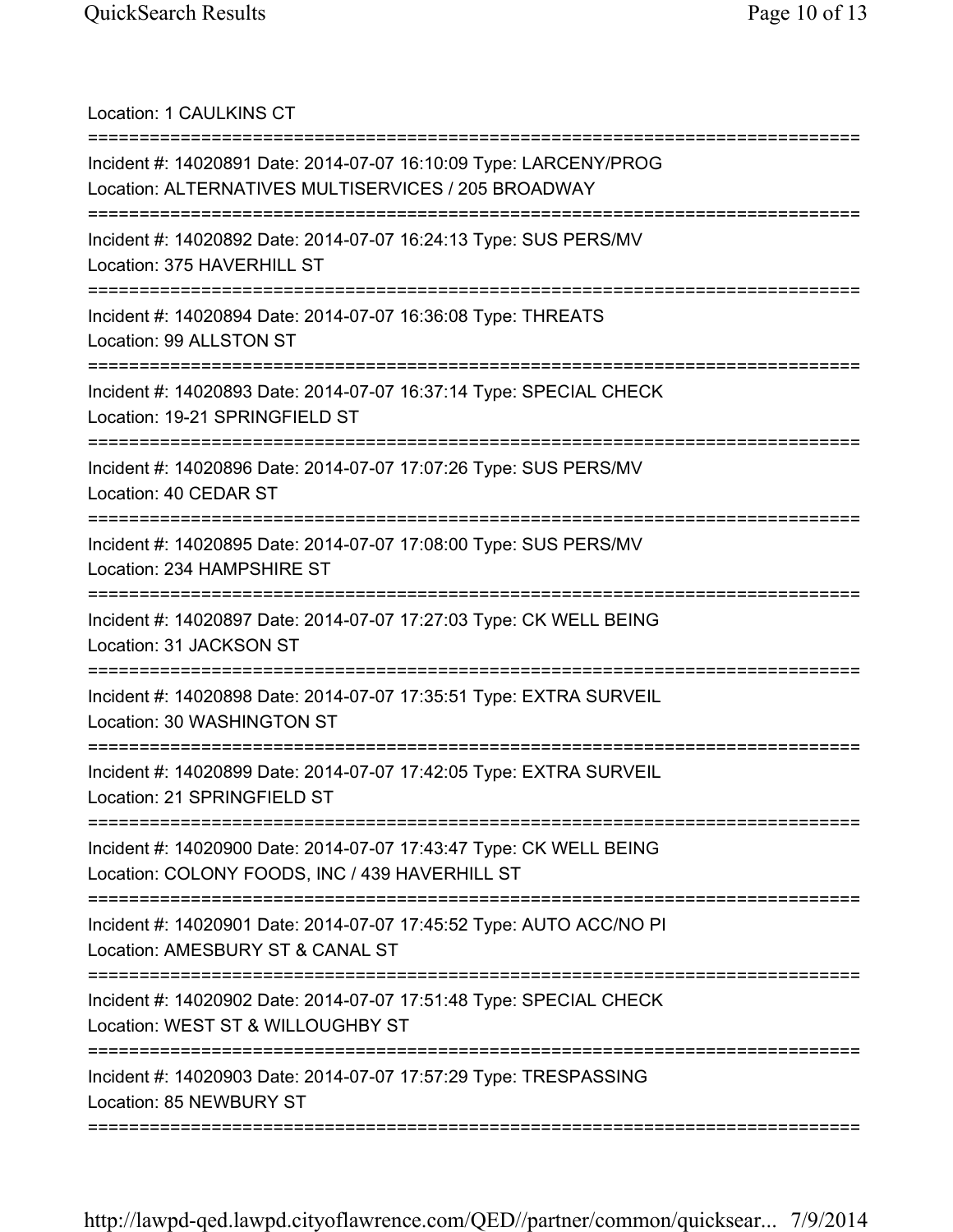| Location: BROADWAY & HAVERHILL ST                                                                                                       |
|-----------------------------------------------------------------------------------------------------------------------------------------|
| Incident #: 14020905 Date: 2014-07-07 18:11:23 Type: EXTRA SURVEIL<br>Location: 30 WASHINGTON ST                                        |
| Incident #: 14020906 Date: 2014-07-07 18:14:43 Type: ALARM/BURG<br>Location: RESD; ENEDINA VILLA9783050483 / 3 GARFIELD ST              |
| Incident #: 14020907 Date: 2014-07-07 18:18:22 Type: DISTURBANCE<br>Location: MERRIMACK ST & S UNION ST<br>===========================  |
| Incident #: 14020908 Date: 2014-07-07 18:42:19 Type: DOMESTIC/PAST<br>Location: 274 HAMPSHIRE ST                                        |
| Incident #: 14020909 Date: 2014-07-07 19:00:34 Type: LARCENY/MV/PAST<br>Location: 15 DARTMOUTH ST                                       |
| Incident #: 14020910 Date: 2014-07-07 19:12:21 Type: NOTIFICATION<br>Location: 58 LAKE ST                                               |
| ====================<br>Incident #: 14020911 Date: 2014-07-07 19:43:21 Type: ALARM/BURG<br>Location: RESD; ANGEL VARGAS / 70 BELMONT ST |
| Incident #: 14020912 Date: 2014-07-07 20:00:58 Type: EXTRA SURVEIL<br>Location: 30 WASHINGTON ST                                        |
| Incident #: 14020913 Date: 2014-07-07 20:28:21 Type: SUS PERS/MV<br>Location: 94 FARNHAM ST                                             |
| Incident #: 14020914 Date: 2014-07-07 20:30:37 Type: DISORDERLY<br>Location: 6 ORCHARD ST                                               |
| Incident #: 14020915 Date: 2014-07-07 20:45:03 Type: TENANT PROB<br>Location: 196 JACKSON ST #4 FL 15                                   |
| Incident #: 14020916 Date: 2014-07-07 21:01:44 Type: SUS PERS/MV<br>Location: 85 NEWBURY ST FL 2                                        |
| Incident #: 14020917 Date: 2014-07-07 21:10:46 Type: M/V STOP<br>Location: COMMON ST & NEWBURY ST                                       |
|                                                                                                                                         |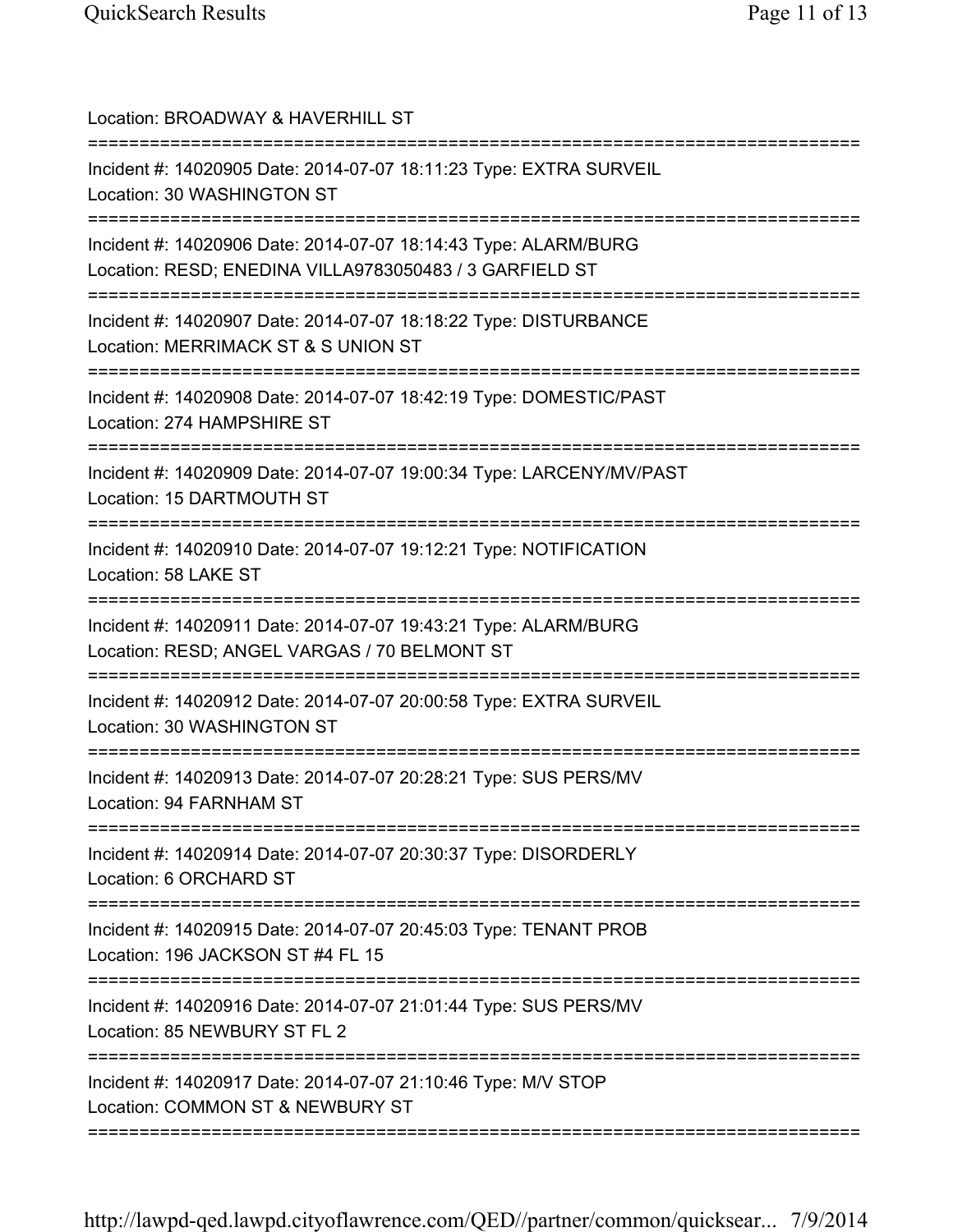| Incident #: 14020918 Date: 2014-07-07 21:12:20 Type: M/V STOP<br>Location: GRAFTON ST & S UNION ST                             |
|--------------------------------------------------------------------------------------------------------------------------------|
| Incident #: 14020919 Date: 2014-07-07 21:23:36 Type: FIRE WORKS<br>Location: ESSEX ST & MILTON ST                              |
| Incident #: 14020920 Date: 2014-07-07 21:27:51 Type: INVEST CONT<br>Location: 2 MUSEUM SQ                                      |
| Incident #: 14020921 Date: 2014-07-07 21:29:46 Type: MV/BLOCKING<br>Location: 73 BUTLER ST                                     |
| Incident #: 14020922 Date: 2014-07-07 22:00:04 Type: EXTRA SURVEIL<br>Location: 12 WASHINGTON ST<br>======================     |
| Incident #: 14020923 Date: 2014-07-07 22:22:43 Type: FIRE WORKS<br>Location: AVON ST & SAUNDERS ST                             |
| Incident #: 14020925 Date: 2014-07-07 23:07:55 Type: DK (DRUNK)<br>Location: 100 WEARE ST<br>================================= |
| Incident #: 14020924 Date: 2014-07-07 23:08:24 Type: SUS PERS/MV<br>Location: MERRIMACK ST & S UNION ST                        |
| Incident #: 14020926 Date: 2014-07-07 23:10:42 Type: SUS PERS/MV<br>Location: 5 FITZ ST                                        |
| Incident #: 14020927 Date: 2014-07-07 23:12:47 Type: MAL DAMAGE<br>Location: FERRY ST & WILLIAM ST                             |
| Incident #: 14020928 Date: 2014-07-07 23:35:03 Type: SHOTS FIRED<br>Location: JACKSON ST & PARK ST                             |
| Incident #: 14020929 Date: 2014-07-07 23:46:45 Type: A&B PAST<br>Location: 15 EASTON ST                                        |
| Incident #: 14020930 Date: 2014-07-07 23:47:51 Type: AUTO ACC/NO PI<br>Location: 269 S BROADWAY                                |
| Incident #: 14020931 Date: 2014-07-07 23:50:13 Type: M/V STOP<br>Location: BROADWAY & HAVERHILL ST                             |
|                                                                                                                                |